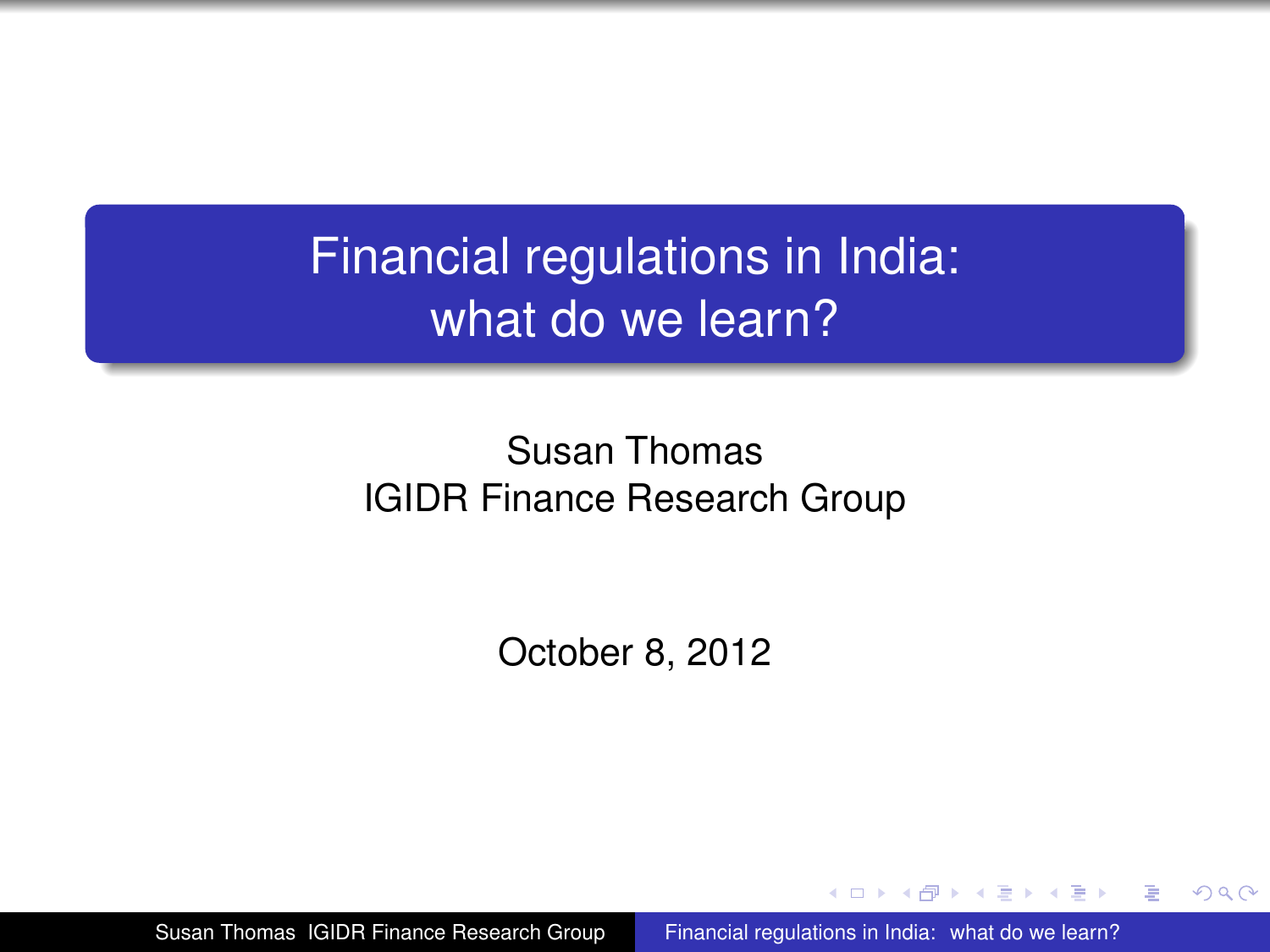# Indian financial regulations and reform : Stage 1

- Regulators: RBI, FMC, CCI.
- The early 1990s
- **•** Equity market reforms:
	- **Establishment of SEBI.**
	- Establishment of NSE, NSDL up to 2001 and the start of derivatives trading
	- A new concept of ownership and governance of exchanges : "three way separation".
		- BSE shifted to a new model of ownership and governance.

K ロ ▶ K 御 ▶ K ヨ ▶ K ヨ ▶ ...

B

- NSE and BSE are in the top 5 exchanges of the world by number of trades.
- Next: IRDA, PFRDA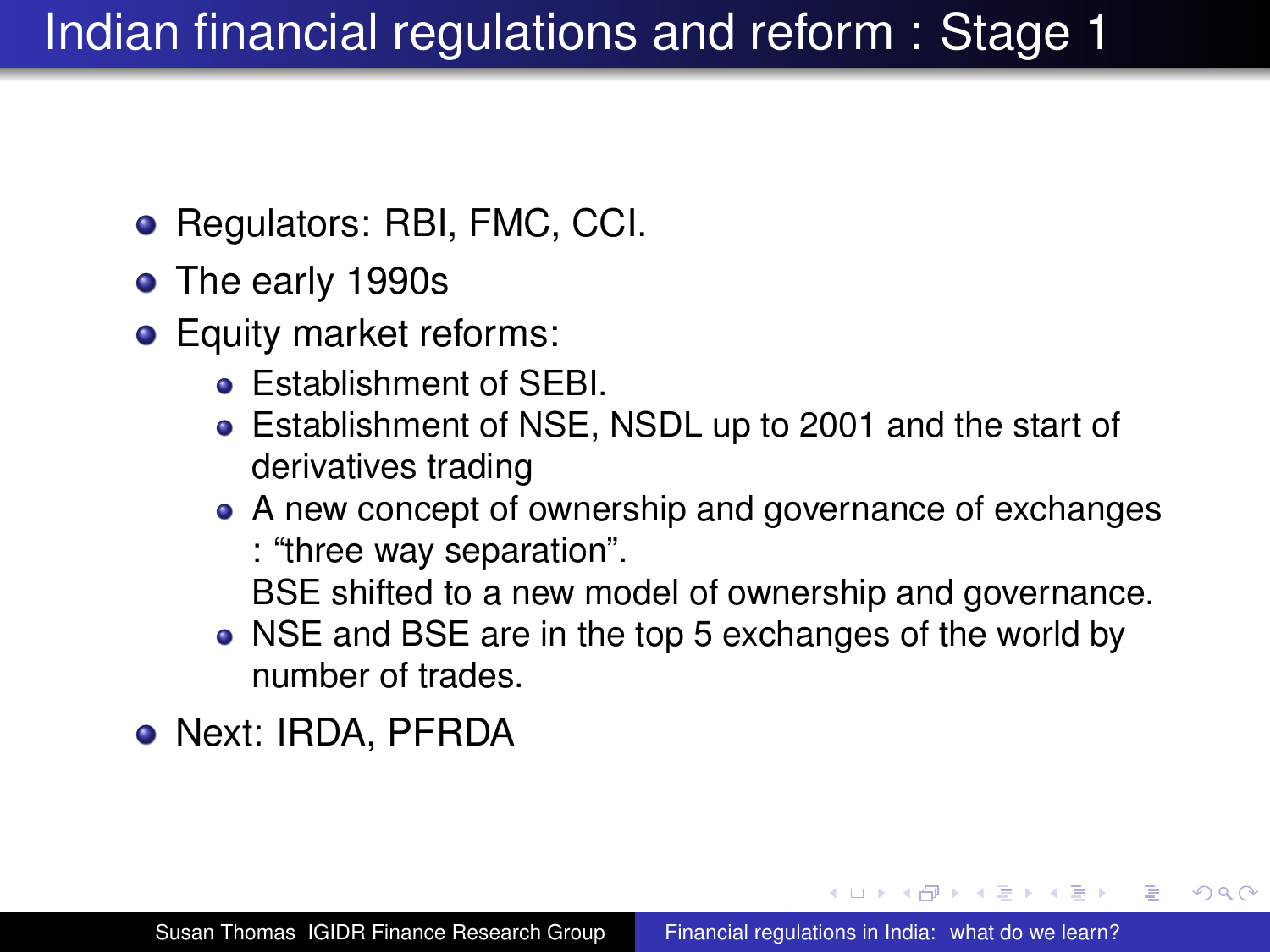- Where regulation worked: The Indian Mutual Fund Industry
- Where regulation killed an industry: The Indian Micro Finance Industry

 $\langle \oplus \rangle$  >  $\langle \oplus \rangle$  >  $\langle \oplus \rangle$ 

4 0 8

B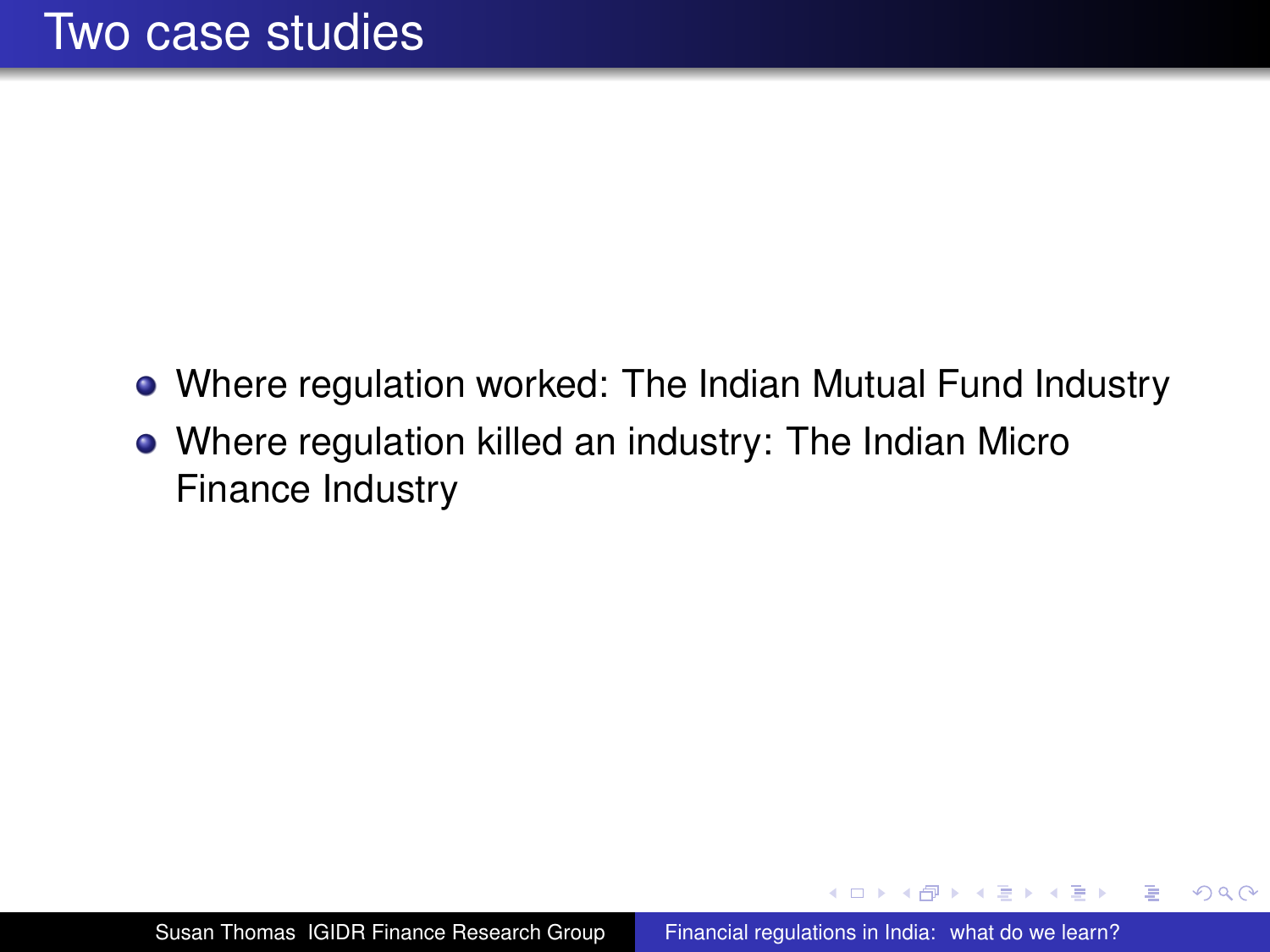#### All activities of the government in finance are rooted in:

- **1** Consumer protection.
- 2 Micro-prudential regulation.
- **3** Systemic risk.
- Resolution.
- Interventions must be motivated by this economic purpose.

イロト イ押 トイヨ トイヨト

B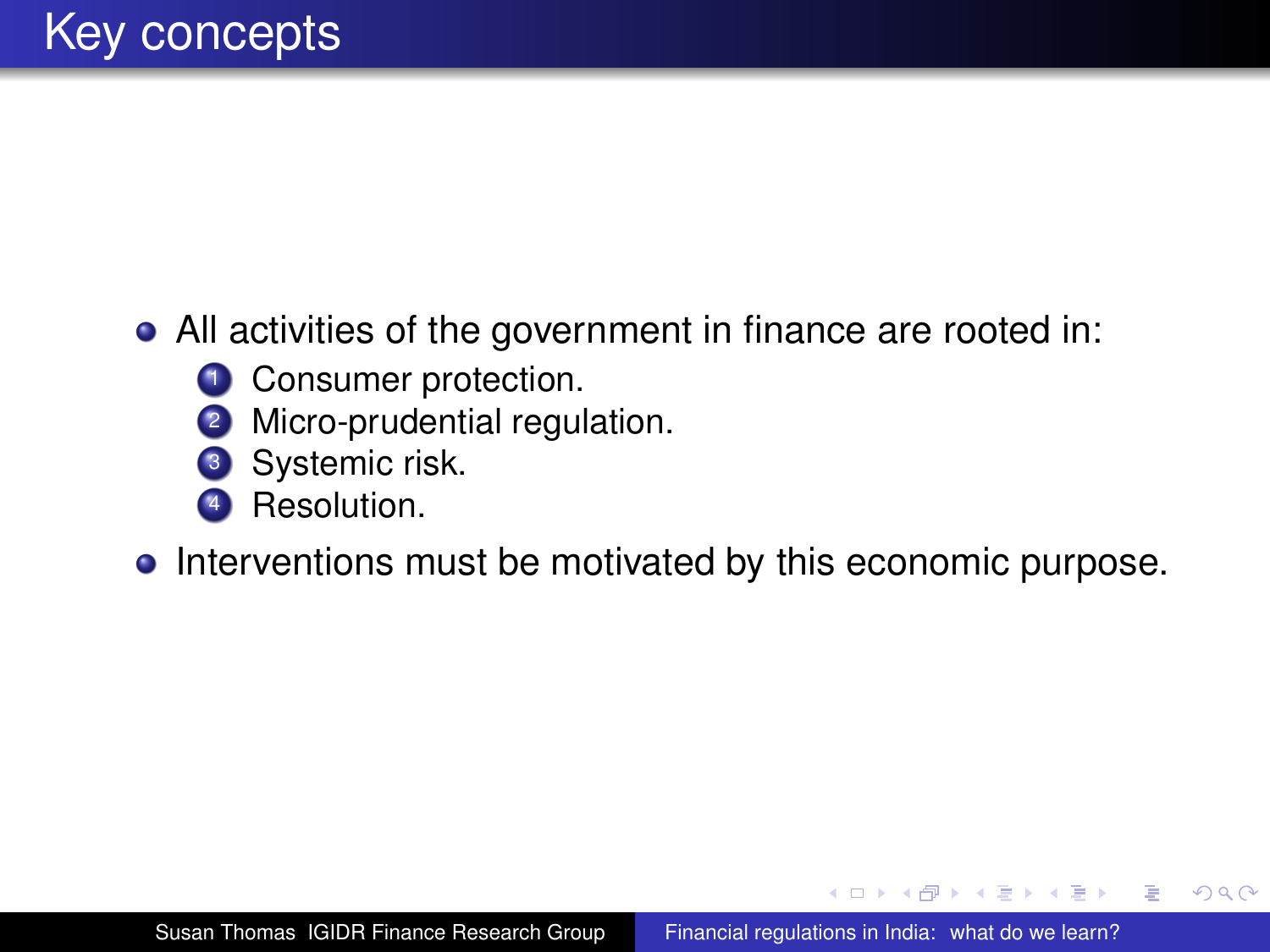### Example 1: the Mutual Fund industry reforms

- Trigger: 1998 crisis, C. R. Bhansal
- Regulatory action: improve disclosure
- Empower customers of the MF products.
- Outcome: A very stable and robust MF industry.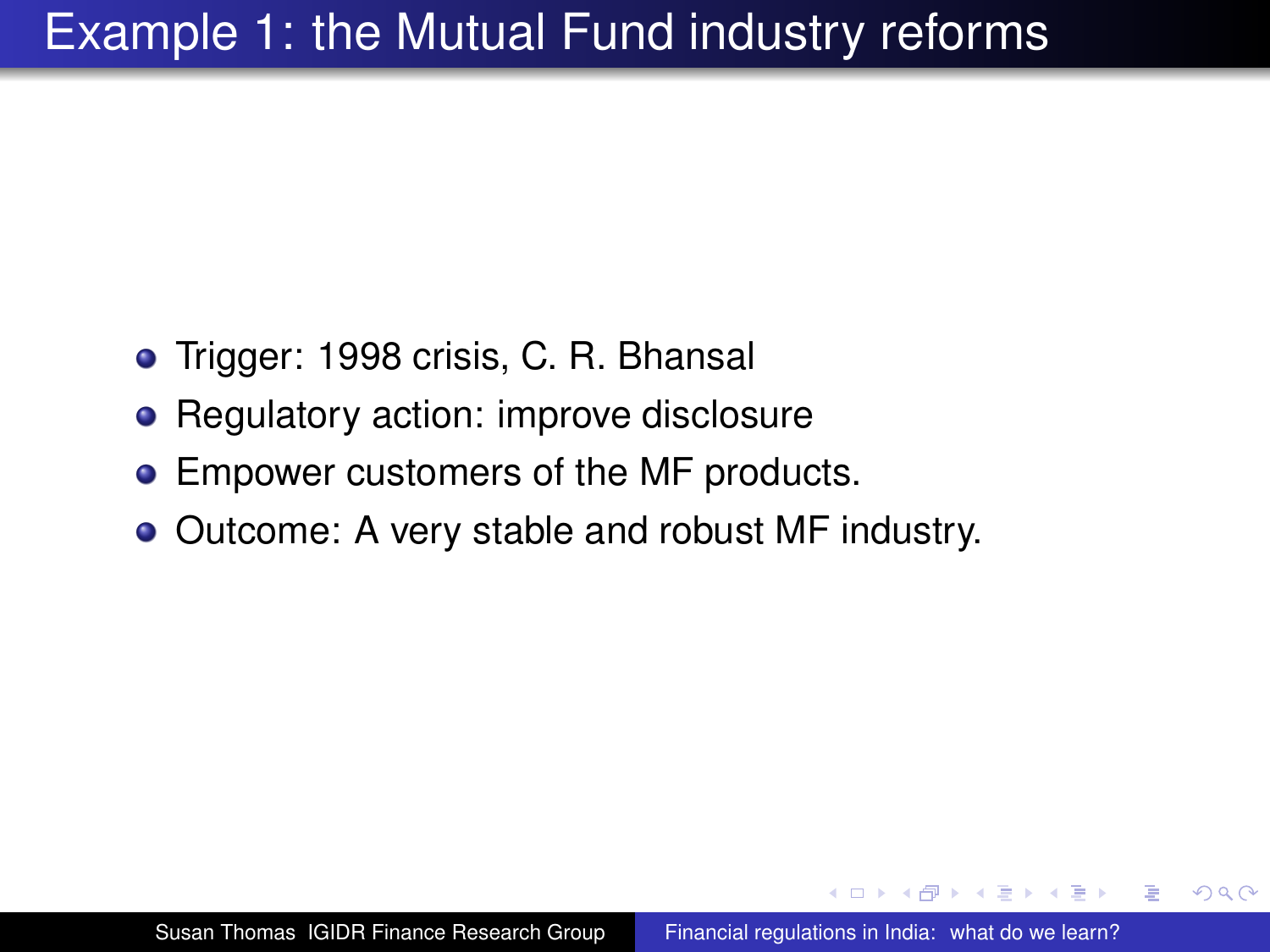## Example 2: the Micro-finance institutions reforms

- Trigger: reports of multiple suicides amongst borrowers, September 2010.
- Regulatory responses: mostly targetted micro-prudential regulation or systemic risk. *Malegam report, DFS draft bill on MFI Regulation & Development Bill.*
- The crisis arose as a problem of *consumer protection*. Solving this requires tools of consumer protection: laws, disclosures, redressal mechanisms.
- Outcome: A large fraction of MFIs have shut down; the only left standing are the large ones that were accused during the crisis.
- Our work here (see http://www.igidr.ac.in/FSRR/papers.html)

B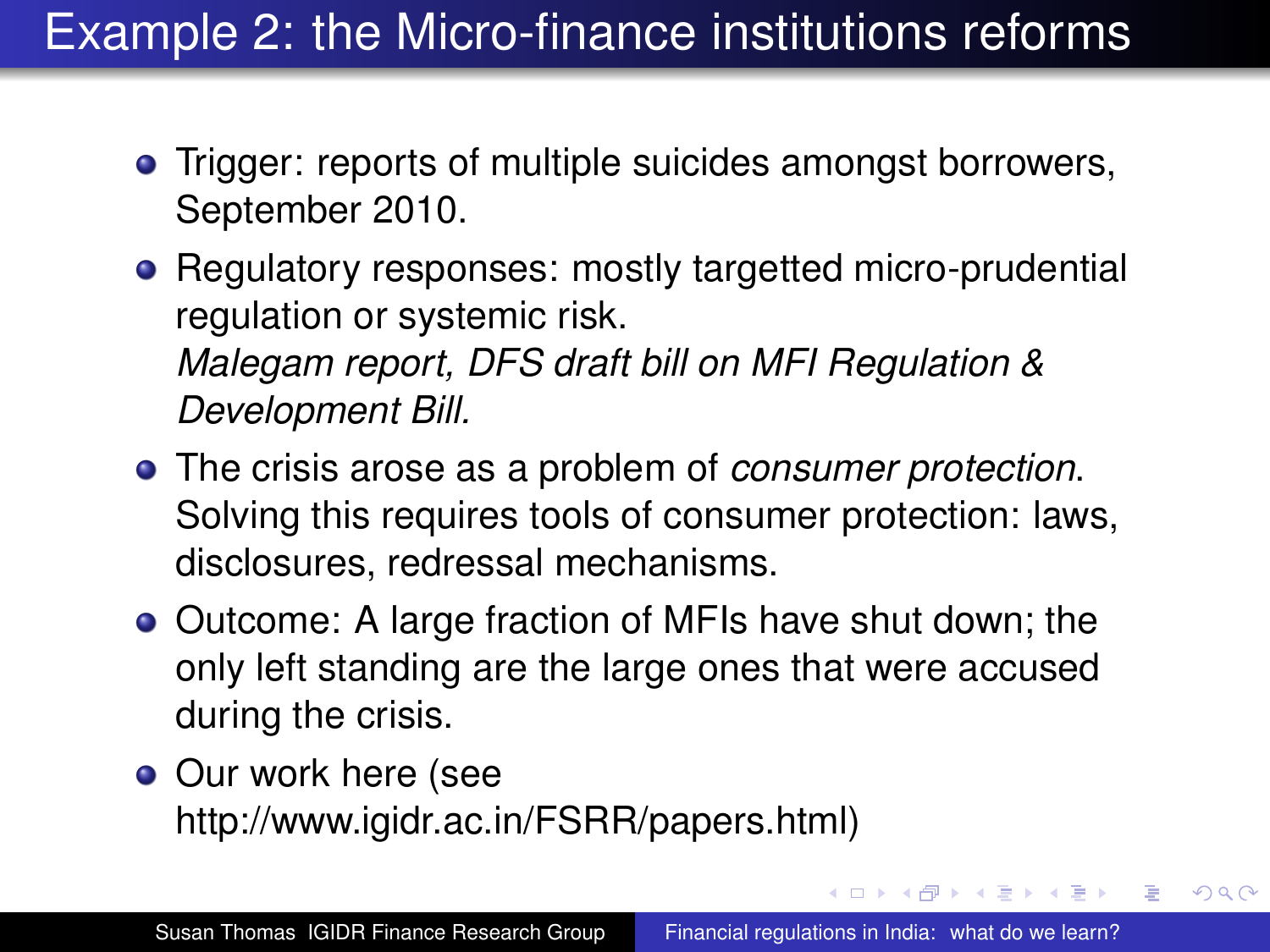- Private equity fund or hedge fund or venture capital fund
- No problem with consumer protection.
- No problem with micro-prudential regulation.
- A potential problem with systemic risk. Put in place resolution and micro-prudential regulation *when AUM exceeds 1% of GDP.*

 $QQ$ 

∢ 何 ▶ ( ( ヨ ) ( ミ ) }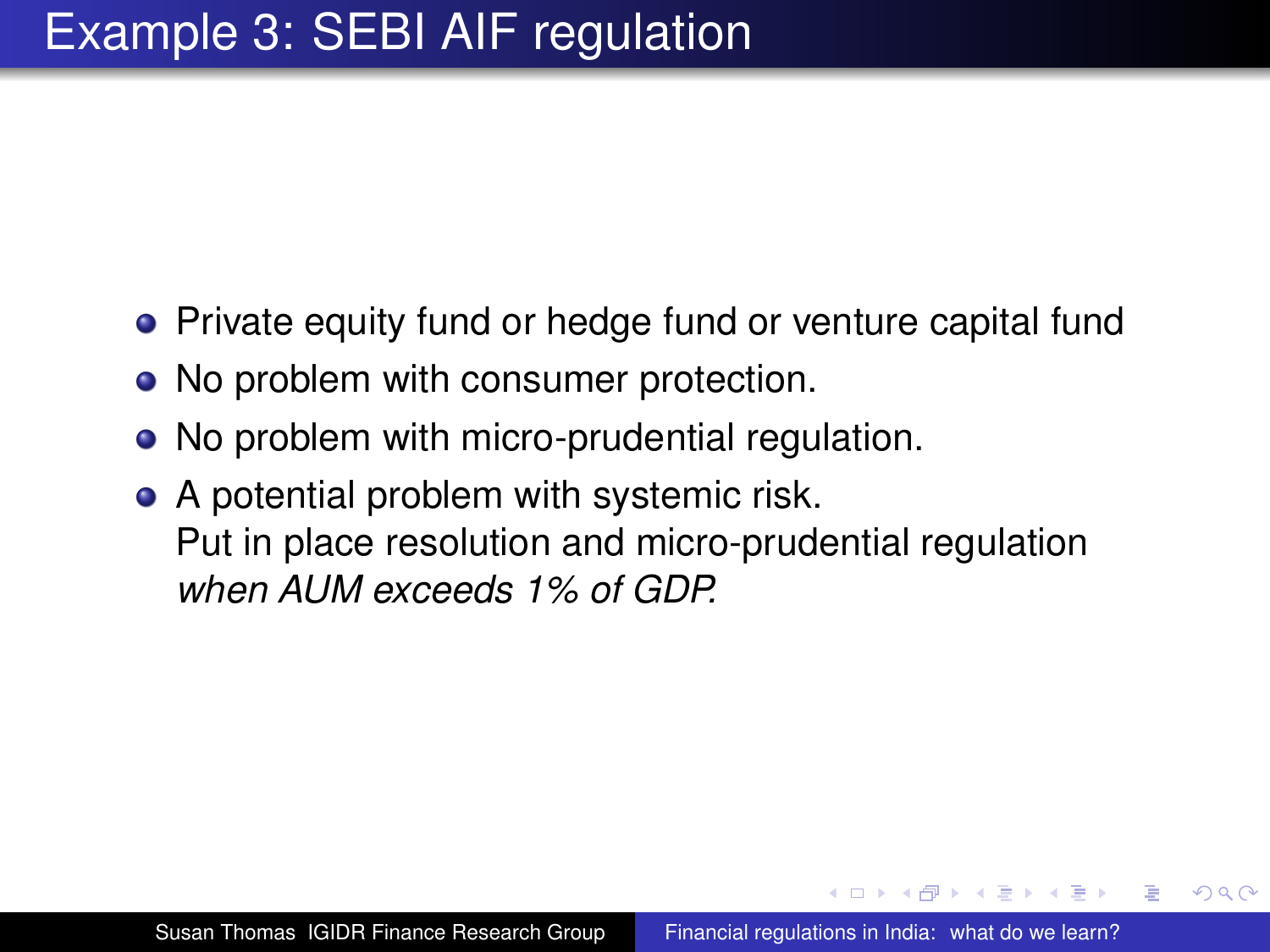- Why do Indian financial regulators behave as they do?
- The checks and balances are written in the law.
- How to make progress?
- A bold step: Rewrite the law.

 $\langle \oplus \rangle$  >  $\langle \oplus \rangle$  >  $\langle \oplus \rangle$ 

ă.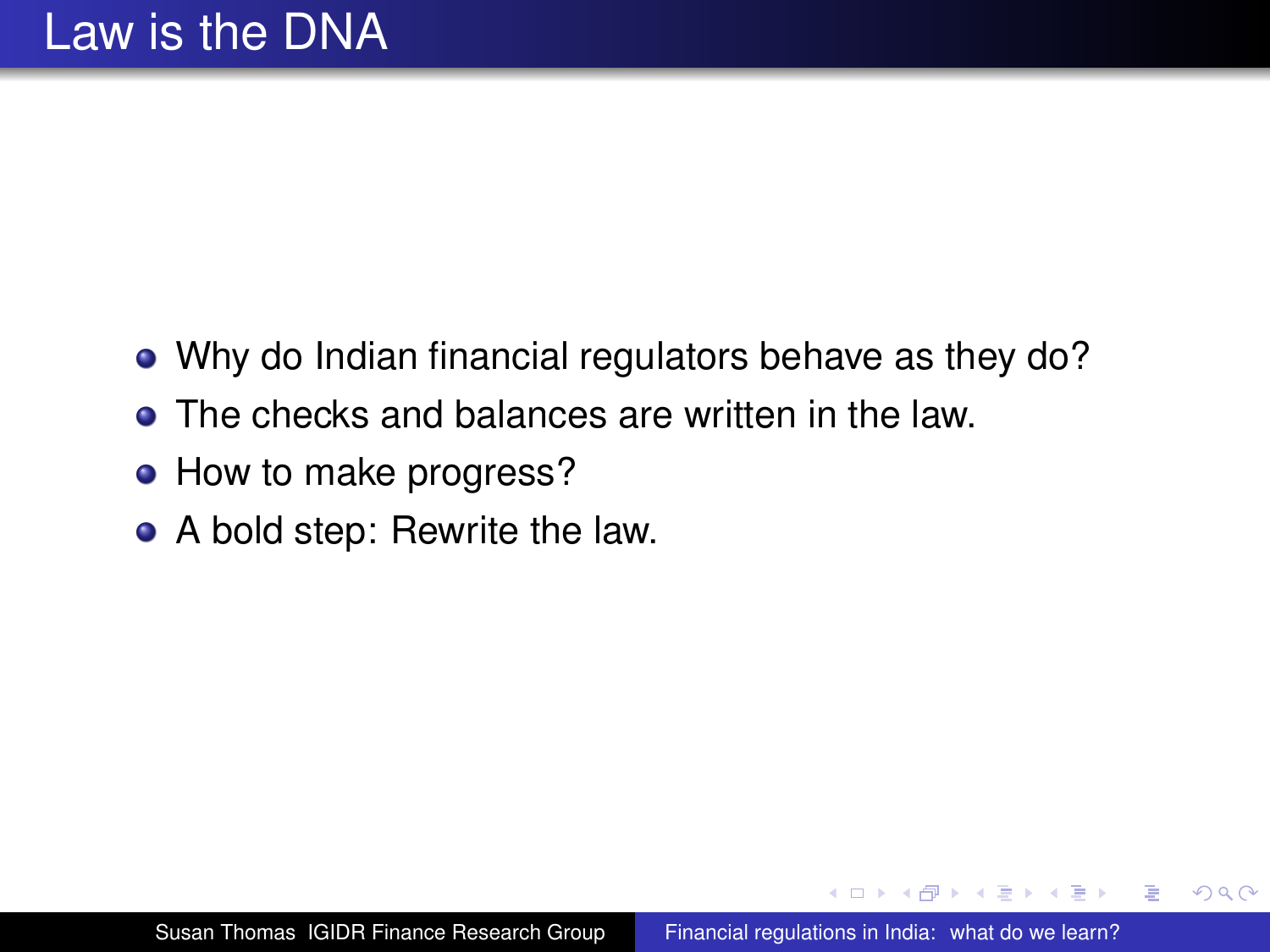- **Financial Sector Legislative Reforms Commission**
- Chaired by Justice Srikrishna
- Has released an approach paper:<http://goo.gl/Vd7HX>

**≮ロト ⊀伊 ▶ ⊀ ヨ ▶ ⊀ ヨ ▶** 

÷.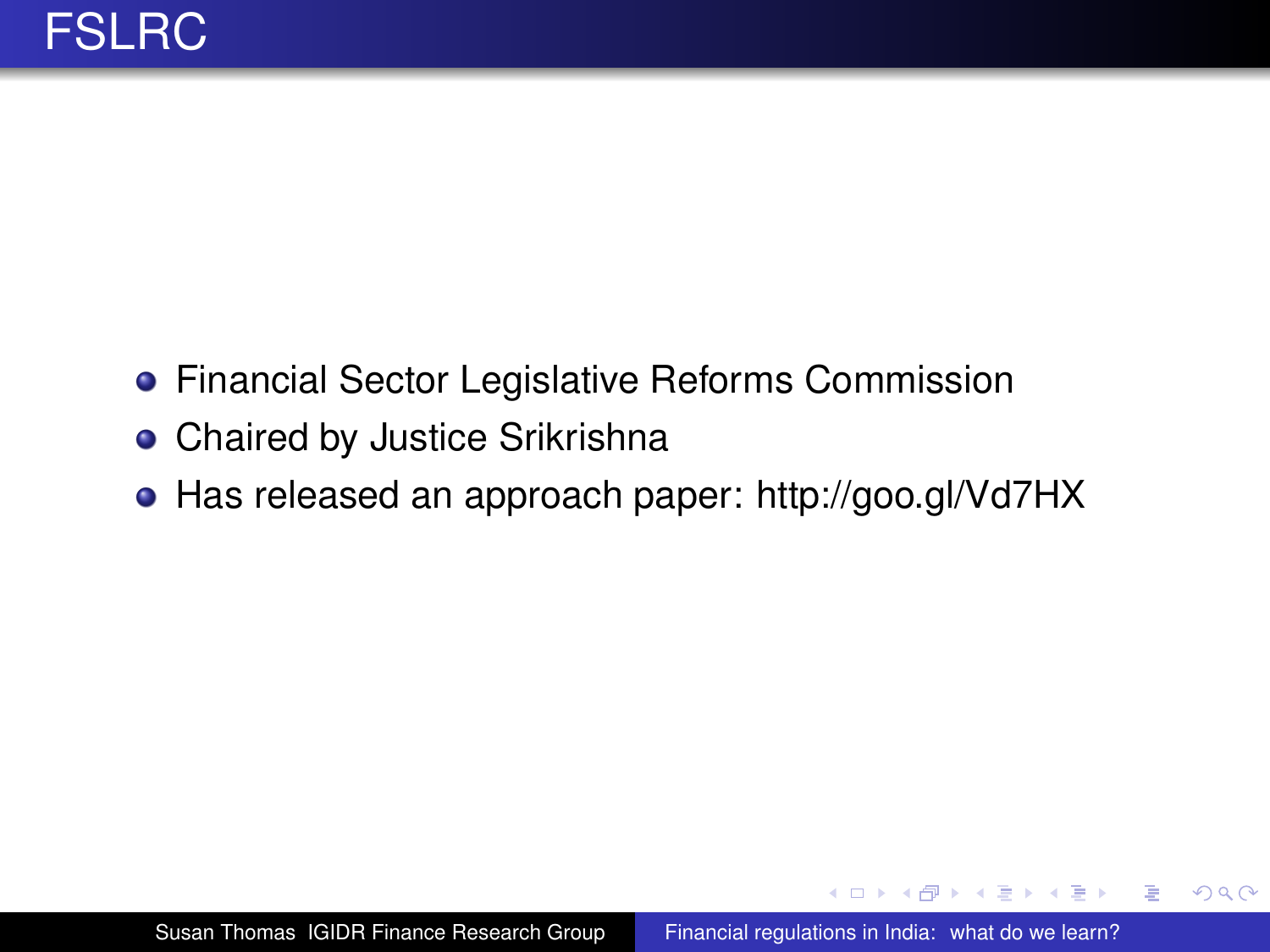- Sound foundations of independance and accountability for regulators.
- Sectoral regulators are a bad idea:
	- Tends to adopt the worldview of the indsutry
	- Tends to see this as turf
	- Meddling / central planning / similar notions
- Much better to have one regulatory agency that has clear economic purpose.

 $\langle \oplus \rangle$  >  $\langle \oplus \rangle$  >  $\langle \oplus \rangle$ 

ă.  $QQ$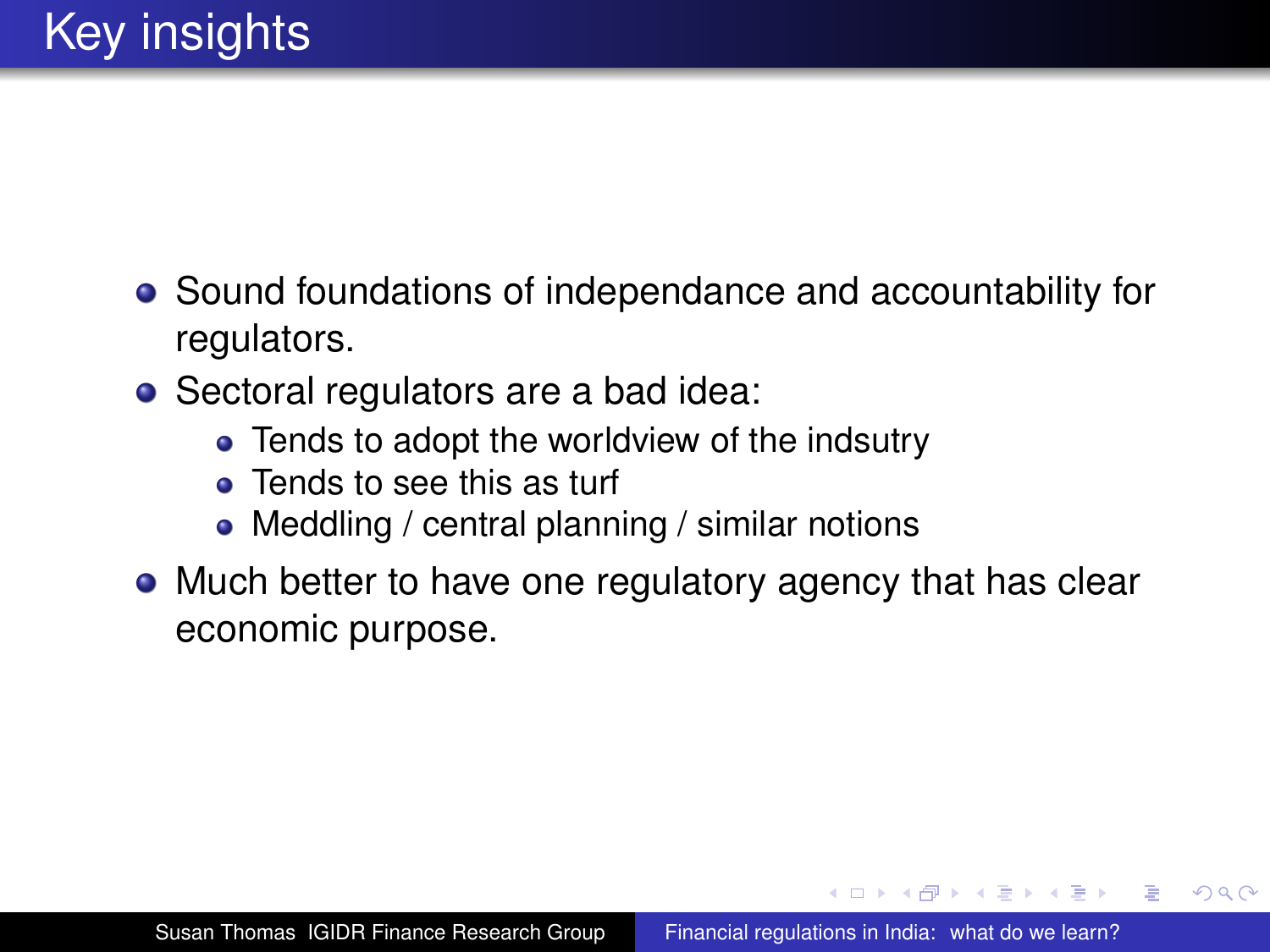- Regulations and rules have power when they are backed by law.
- No discussions about global market regulations focus centrally on this. Dealing with laws are left to participants as part of implementation details.
- This approach misses the accountability of regulation; throws their independance into question.
- Needs to be solved to truly empower global regulation.

K ロ ▶ K 御 ▶ K ヨ ▶ K ヨ ▶ ...

÷.  $QQ$